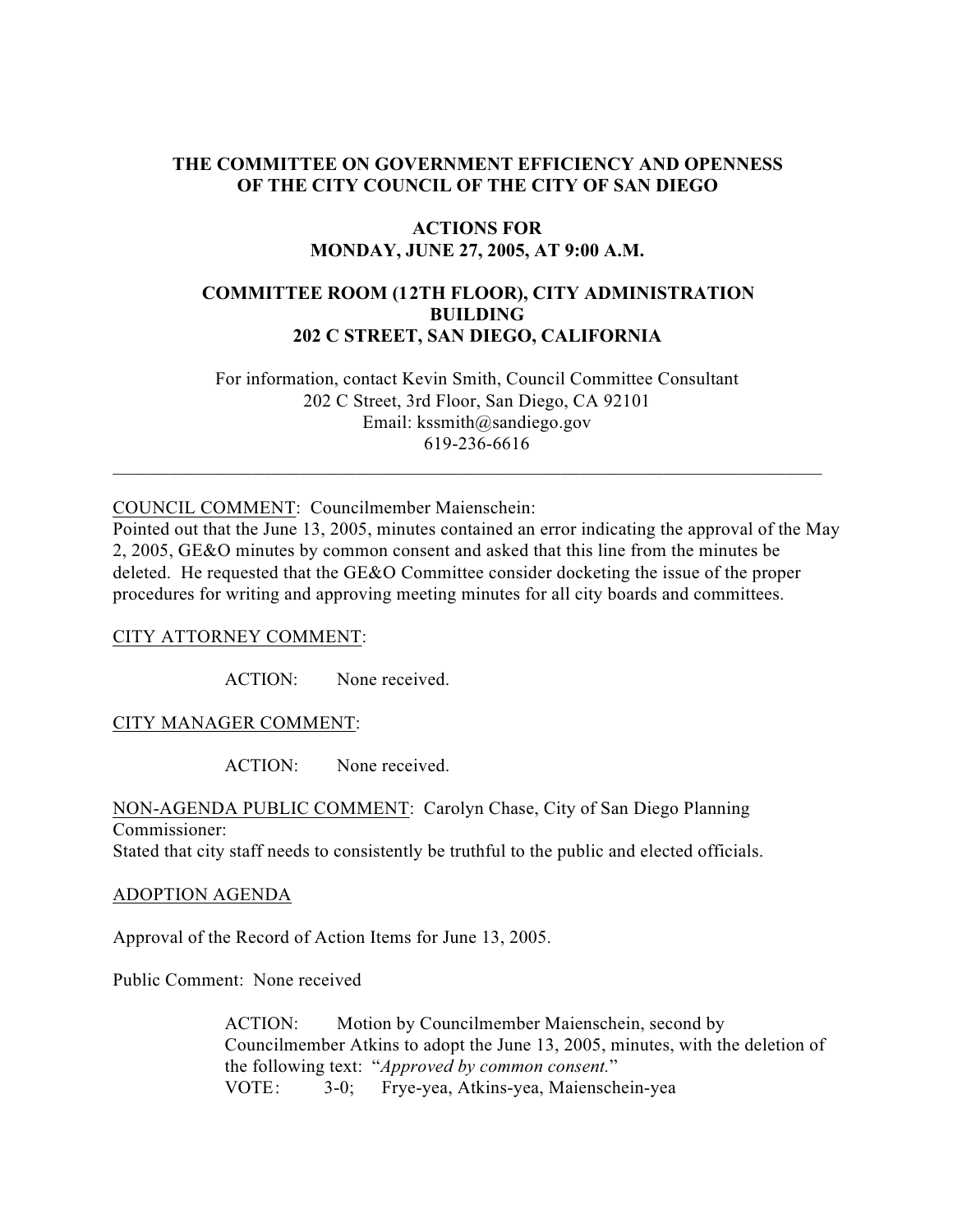# **ACTIONS Committee on Government Efficiency and Openness June 27, 2005 - 2 -**

 $\mathcal{L}_\text{max}$ 

#### ITEM-1: Review of CHARTER SECTION 225.

Public Comment Received by: Carolyn Chase, City of San Diego Planning Commissioner:

Stated that the City Attorney's office is too liberal with stamping public documents as confidential or attorney-client privilege. She also stated that mandatory disclosure requirements need to be enforced and handled by city staff. Ms. Chase noted that the City Attorney needed to reconcile the differing opinions contained in the June 15, 2005, memorandum to the Planning Commission and the June 20, 2005, memorandum to the GE&O Committee regarding mandatory disclosure policy.

Public Comment Received by: Bruce Henderson, Association of Concerned Taxpayers:

Stated that Charter Section 225 is important because the public must be informed regarding any public officials conflict of interest. The City should avoid doing business with people who have troubling backgrounds. Charter Section 225 forces the appropriate disclosures to be made that clearly identifies any conflicts of interest on behalf of public officials. Mr. Henderson believes Charter Section 225 must be enforced through the adoption of proper city codes. He referred to various documents and newspaper articles that he provided to the committee members and the public.

ACTION: Motion by Councilmember Atkins, second by Councilmember Maienschein to:

- 1. Direct the City Attorney to draft an ordinance enforcing City Charter Section 225 that would serve as a uniform council policy applying to all boards and commissions throughout the City;
- 2. Direct the City Attorney to form a working group, consisting of staff from the offices of the City Attorney, City Manger, City Auditor and City Clerk, to discuss and bring forward recommendations to the GE&O Committee on specific disclosure limits;
- 3. Direct the City Attorney to reconcile the differing opinions contained in the June 15, 2005, memorandum to the Planning Commission, and the June 20, 2005, memorandum to the GE&O Committee regarding mandatory disclosure policy;
- 4. Direct the City Attorney to provide an analysis of the public's ability to request disclosure information per the requirements contained in the City Charter;
- 5. Direct the City Attorney to return with a report regarding how City Councilmembers should properly disclose campaign contributions in